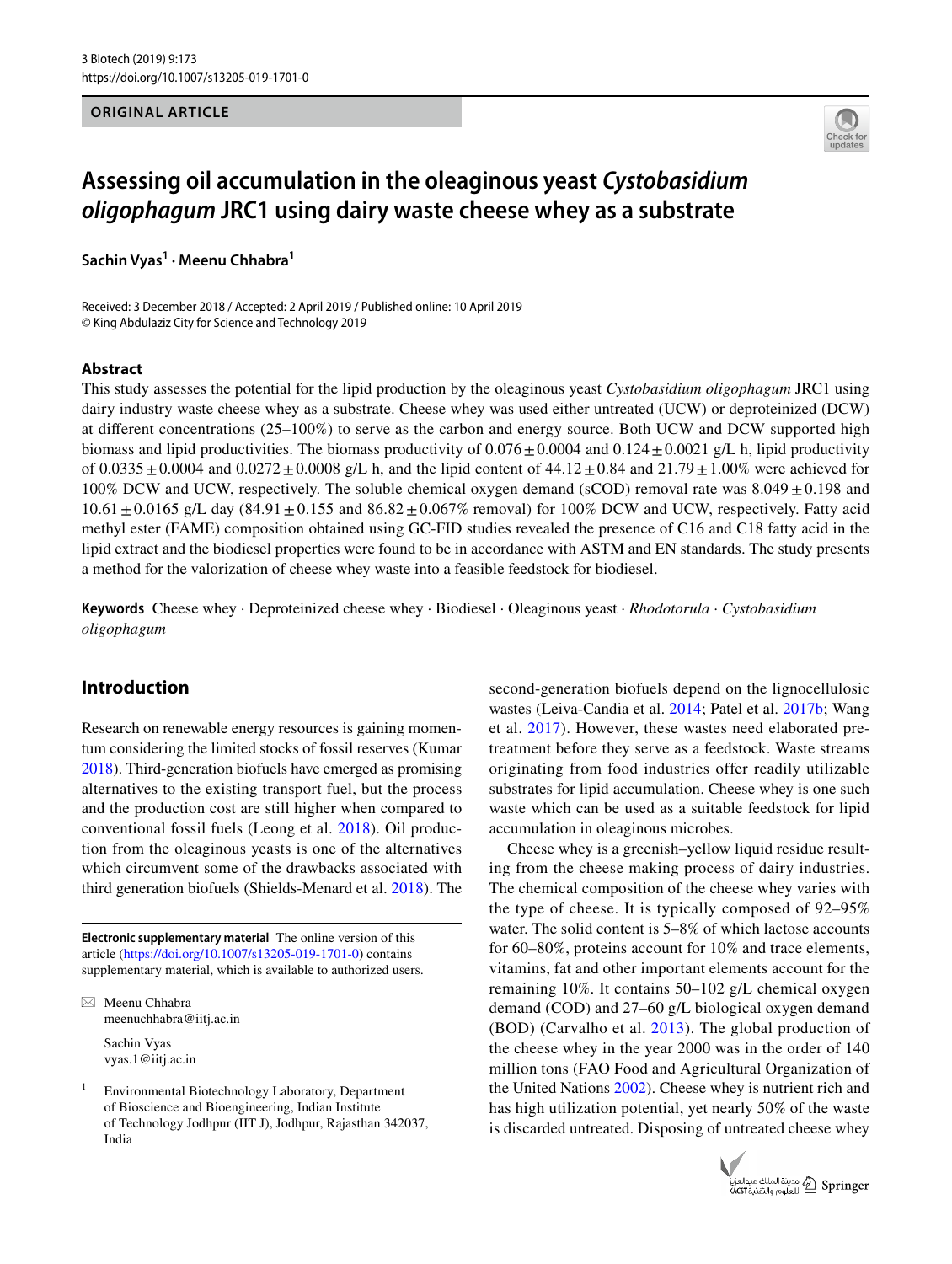leads to environmental problems like eutrophication, loss of agricultural land, etc. (Seo et al. [2014](#page-11-7); Taskin et al. [2015](#page-11-8)). In order to address this, a number of processes have been developed by researchers to utilize the lactose and protein part of the cheese whey and convert them into important chemicals and biomolecules like ethanol, pigments, enzymes, lipids, single cell proteins, etc., (Guimarães et al. [2010](#page-11-9)).

Cheese whey has also been used as a substrate for lipid accumulation in oleaginous microbes. Some oleaginous yeasts were found to grow and accumulate lipid on the pretreated cheese whey substrates (Seo et al. [2014](#page-11-7); Taskin et al. [2015;](#page-11-8) Arous et al. [2016,](#page-11-10) [2017\)](#page-11-11). Since lactose is a major component of cheese whey, the oleaginous organisms should have lactose utilization pathway. Lactose assimilation ability is not so common amongst yeasts (Domingues et al. [2010\)](#page-11-12). Cheese whey, therefore, needs pretreatment before its utilization as feedstock. The pretreatment includes deproteinization, alkali treatment, hydrodynamic cavitation (HC) treatment, etc., (Seo et al. [2014;](#page-11-7) Arous et al. [2016\)](#page-11-10). Oleaginous yeast which can accumulate lipids directly on untreated cheese whey is desirable.

In this study, the oleaginous yeast *C. oligophagum* JRC1 was cultivated on cheese whey. The yeast was found to utilize lactose in the previous study (Vyas and Chhabra [2017](#page-12-1)). The yeast was grown on different concentrations of both deproteinized and untreated cheese whey and the lipid accumulation potential and COD removal was assessed. The oil composition was determined to check its suitability for biodiesel production.

## **Materials and methods**

## **Materials**

All the medium supplements and general chemicals were purchased from Hi-Media laboratories, Merck, SRL chemicals and Fischer scientific. The FAME standard (for GC analysis) and other chemicals such as methanolic- $BF<sub>3</sub>$  complex solution, etc., were purchased from Sigma-Aldrich.

#### **Cheese whey waste characterization**

The cheese whey from the cheddar cheese whey plant was collected from the nearby dairy industry and stored at − 20 °C in the sterile container till further use. The effluent was characterized for some basic parameters such as pH,



chemical oxygen demand (COD), total reducing sugars and total Kjeldahl nitrogen (TKN).

## **Yeast strain and media conditions**

Oleaginous yeast *C. oligophagum* JRC1 originally isolated from the site rich in cellulosic waste was used for the study (Vyas and Chhabra [2017\)](#page-12-1). The yeast was cultivated on two different media. In one of the medium, the cheese whey was deproteinized using a heat treatment method. This involved heating at 121  $\degree$ C for 15 min. The proteins which precipitated were separated using centrifugation followed by filtration using whatman filter paper. The filtrate so obtained was called deproteinized cheese whey (DCW) (Arous et al. [2016\)](#page-11-10). The other medium involved direct utilization of the cheese whey without any pretreatment. This was called untreated cheese whey (UCW). The DCW and UCW both were utilized at 25, 50, 75 and 100% concentration. The dilutions were done with distilled water. The shake flasks experiments were conducted in 250 mL Erlenmeyer flasks containing 100 mL media supplemented with minerals at the concentration of  $(g/L)$ :  $KH_2PO_4$ , 7;  $NaH_2PO_4$ , 3;  $MgSO_4$ , 3. Other trace elements were added at the concentration of  $(g/L)$ : CuSO<sub>4</sub>·5H<sub>2</sub>O, 0.0001;  $MnSO_4$ ·5H<sub>2</sub>O, 0.0001;  $ZnSO_4$ ·7H<sub>2</sub>O, 0.001; CO (NO<sup>3</sup> )3 ·3H2O, 0.0001. *C. oligophagum* JRC1 was grown on 100 mL YPD medium (yeast extract, 10; Peptone, 20; and glucose, 10 g/L) at 28 °C and 150 rpm and 5 mL of the culture during log phase of growth (approximately  $1.74 \times 10^8$  cells/mL) was aseptically centrifuged at 8000 rpm for 10 min separating the cells and supernatant. The supernatant was discarded and the cells were resuspended in sterile saline (0.85% NaCl) and centrifuged again. This step was repeated twice. The washed cells were finally re-suspended in 5 mL sterile saline and introduced into the autoclaved cheese whey media aseptically. All the flasks were incubated at 28 °C and 150 rpm.

#### **Analytical methods**

#### **Biomass, residual sugar and soluble COD estimation**

Biomass or cell dry weight (CDW) was obtained gravimetrically. Briefly, aliquots of 8 mL were withdrawn every 24 h and centrifuged at 8000 rpm for 10 min. Cell pellets were washed thrice with distilled water (Arous et al. [2016](#page-11-10)) and dried in a hot air oven  $(80 °C)$  until the constant weight was achieved. Total reducing sugar was measured using the DNS method (Miller [1959\)](#page-11-13). Total Kjeldahl Nitrogen (TKN) was measured by standard methods (APHA [2005](#page-11-14)). Total soluble chemical oxygen demand (sCOD) was determined using Merck spectroquant and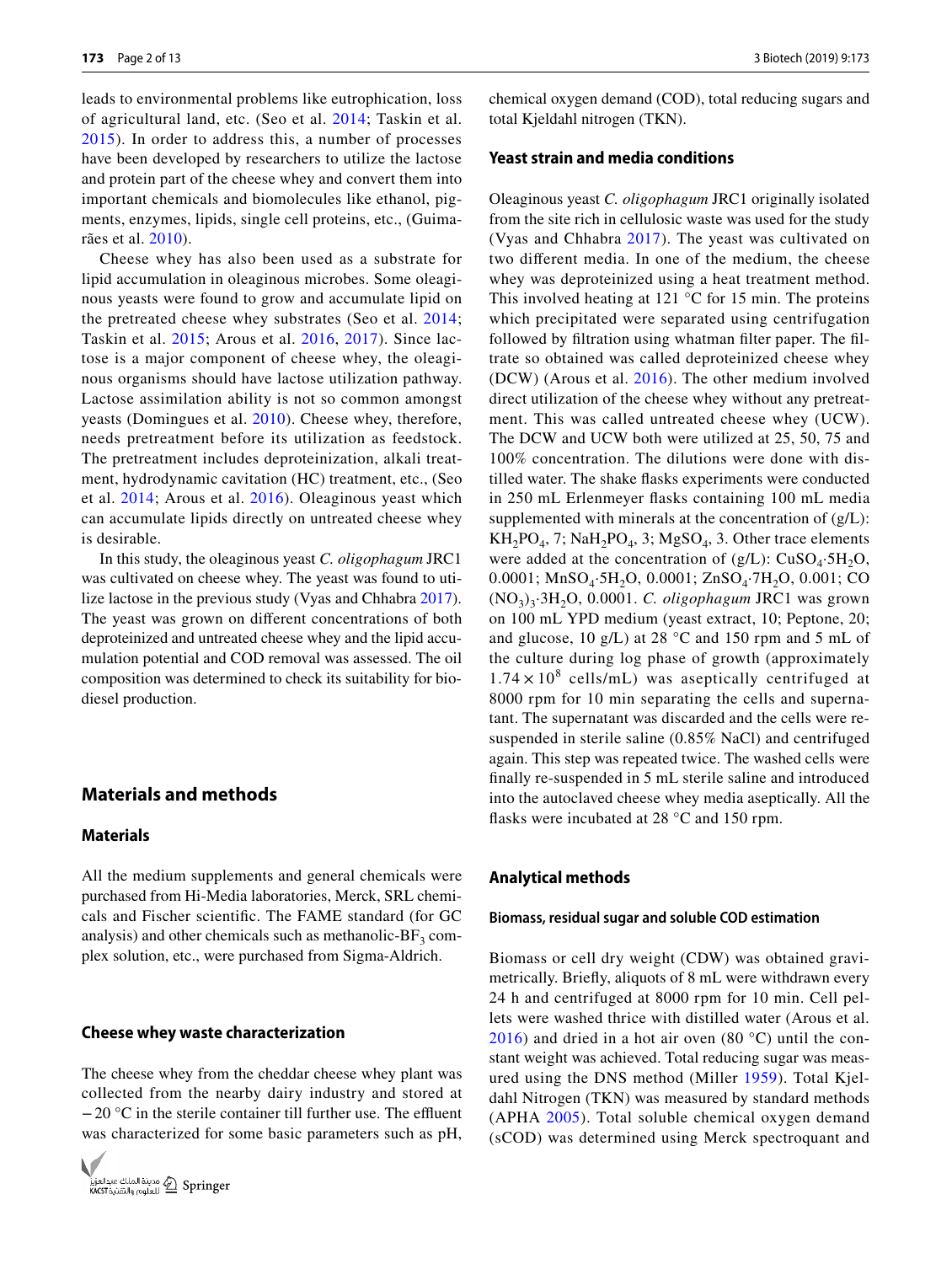standard COD estimation kits as per manufacturer instructions (APHA [2005\)](#page-11-14).

#### **Total lipid extraction**

The total lipids were extracted using a modified Bligh and Dyer method (Bligh and Dyer [1959\)](#page-11-15). Briefly, the dry cell pellet was treated with 10 mL of 2 M HCl (for approximately 300 mg cell pellet) at 90 °C for 1 h in a water bath. The acid–hydrolyzed cells were then disrupted by sonication (20 kHz, 10 min) followed by stirring in 20 ml of 2:1 chloroform and methanol for 3 h. The mixture was centrifuged at 8000 rpm for 15 min to separate the aqueous and organic phases. The lower organic phase was aspirated, filtered and dried to obtain the lipid extract in the pre-weighed tube. The total lipid content  $(\%)$  and lipid output  $(g/L)$  were determined gravimetrically.

#### **FTIR, TLC and proton (<sup>1</sup>H) NMR analysis**

The extracted lipids were dissolved in chloroform and were analyzed by Fourier Transform Infrared spectroscopy (FTIR) (Bruker-70 V, USA) in the range of 4000–400/cm. Triolein (glycerol trioleate) was used as a standard for the tri-acylglycerol (TAG). Thin layer chromatography (TLC) was performed as previously described Fei et al. [\(2009](#page-11-16)). Briefly, the triolein standard and the samples were resolved using a solvent comprising of hexane: diethyl ether: acetic acid (85:15:1, v/v/v). The TLC plate was treated with methanolic-MnCl<sub>2</sub> (0.63 g MnCl<sub>2</sub>·4H<sub>2</sub>O in 60 mL water + 60 mL methanol  $+4$  mL of concentrated  $H_2SO_4$ ) followed by drying at 110 °C for 20 min in a hot air oven for the quantification of the TAG. For proton  $({}^{1}H)$  nuclear magnetic resonance studies (NMR), 5 mg of lipid extract was dissolved in  $0.7$  mL deuterated chloroform (CDCL<sub>3</sub>) and spectra were recorded according to the methods described previously (Sarpal et al. [2014](#page-11-17)).

#### **Transesterification of lipids and GC analysis**

The lipid extract was subjected for transesterification using boron trifluoride  $(BF_3)$  methanol as described previously (Morrison and Smith [1964\)](#page-11-18). The FAME samples were analyzed using GC-FID chromatography (Scion-436 GC) (Column specification: Capillary, Rt-2560, 100 m $\times$ 0.25 mm $\times$ 0.2 µm thickness; Restek Corp, USA). The samples were resolved using helium as a carrier gas. The column temperature was programmed as follows: Ramping temperature from 100 to 240 °C at the rate of 3 °C/min and held for 15 min. The injector and detector temperature was set at 225 °C and 250 °C, respectively. Fatty acid identification and relative composition were carried out according to the standard method (AOAC Method Ce 1-62 [2005](#page-11-19)) using commercially available FAME mixture (Supelco 37 component FAME mix). The mixture comprised of 37 FAME with known concentrations.

#### **Estimation of biodiesel properties**

The different biodiesel properties were calculated as described previously (Patel et al. [2017a](#page-11-20); Deeba et al. [2018](#page-11-21)). The biodiesel characteristics were estimated using the data obtained by GC-FID. The formulas used were as shown below:

Saponification value = 
$$
\sum 560 \times \frac{F}{M}
$$
 (1)

Iodine value = 
$$
\sum 254N \times \frac{F}{M}
$$
 (2)

$$
Cetane number = 46.3 + \frac{5458}{SV} - (0.255 \times IV)
$$
 (3)

(4) Long chain saturation factor =  $(0.1 \times C16) + (0.5 \times C18)$ 

High heating value = 
$$
49.43 - 0.041
$$
(SV)  $- 0.015$ (IV) (5)

Density = 
$$
0.8463 + 4.9 / \sum M + 0.0118 \times \sum N
$$
 (6)

Degree of unsaturation(%) = MUFA +  $(2 \times$  PUFA) (7)

(8) Oxidative stability = 117.9295∕(%C18 ∶ 2 + %C18 ∶ 3) + 2.5905

Kinamatic viscosity ln (KV) =  $-12.503 + 2.496$ 

$$
\times \ln\left(\sum M\right) - 0.178 \times \sum N\tag{9}
$$

Cold filter plug point =  $(3.417 \times \text{LCSF}) - 16.477$ , (10)

where  $M$  = molecular mass,  $F$  = percentage of each fatty acid,  $N =$  double bond number,  $PUFA =$  weight percentage of polyunsaturated fatty acids, MUFA = weight percentage of monounsaturated fatty acid.

#### **Statistical analysis**

All experiments were performed in triplicate. The results reported are the average values with the standard deviation ranging from 5 to 10%.

## **Results and discussion**

#### **Cheese whey waste characterization**

The physical and chemical composition of the cheese whey from dairy industries may vary with the variation

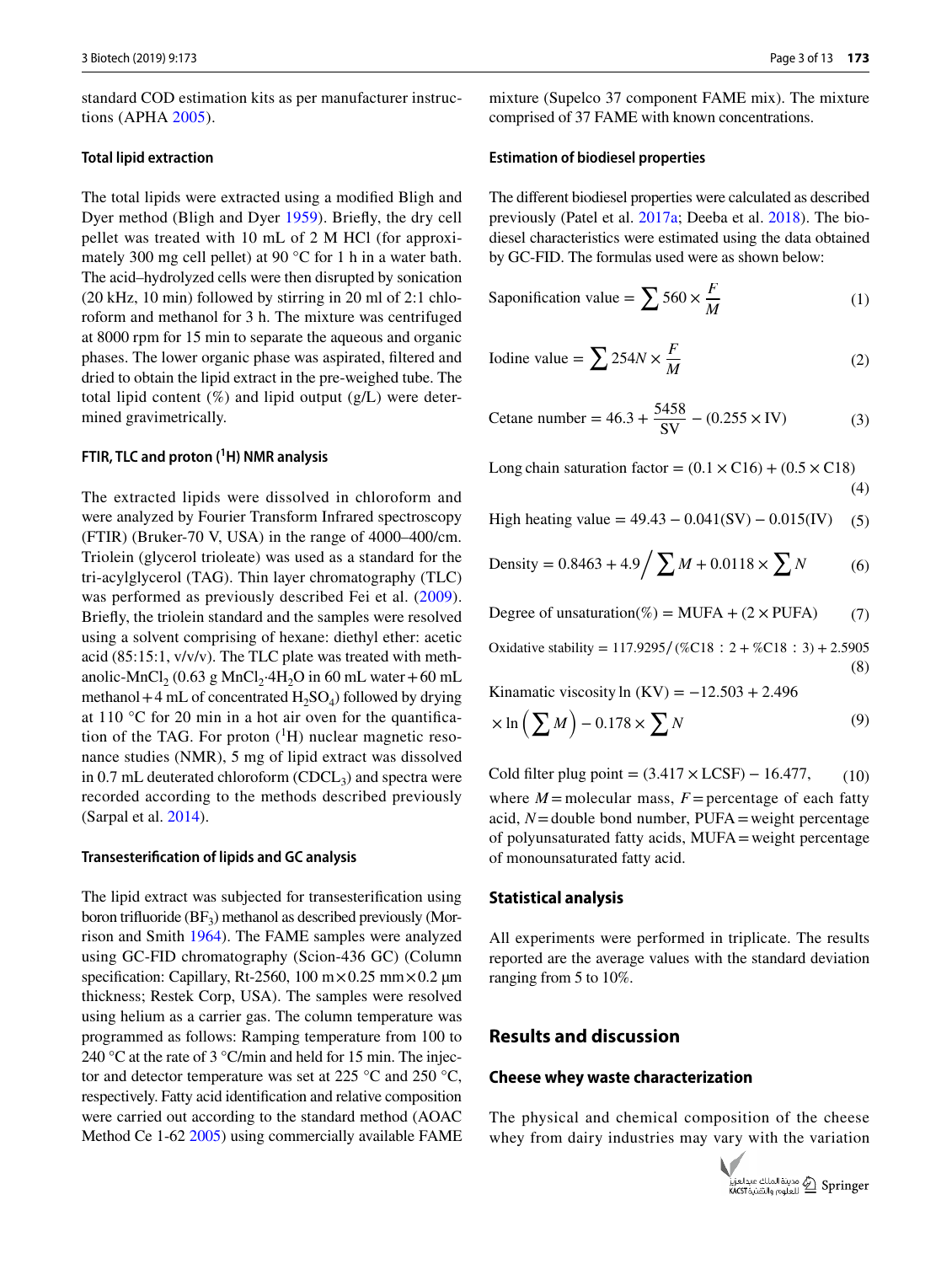in the process, final product and operation methods. In general, the sCOD of the cheese whey falls in the range of 50–102 g/L. The primary constituents are lactose and fats (Carvalho et al. [2013\)](#page-11-5). Both DCW and UCW were rich in sCOD with the values in the order of  $66.35 \pm 1.515$ and  $85.53 \pm 1.323$  g/L for DCW and UCW, respectively. The total reducing sugar obtained was  $39.63 \pm 0.67$  and  $56.47 \pm 1.75$  g/L for DCW and UCW, respectively. The pH values were 6.6 and 6.8 for DCW and UCW, respectively. This is consistent with the pH values observed with other types of cheese whey substrates (Carvalho et al. [2013](#page-11-5)). TKN concentrations were  $0.711 \pm 0.024$  and  $1.54 \pm 0.098$  g/L for DCW and UCW, respectively, which was within the general range of  $0.01-1.7$  g/L for cheese whey (Prazeres et al. [2012](#page-11-22)). The COD/N ratio was 93 and 55 for DCW and UCW, respectively.

## **Lipid production in deproteinized cheese whey in a shake flask experiment**

Very few yeasts possess lactose permease and β-galactosidase required for lactose metabolism (de la Fuente and Sols [1962;](#page-11-23) Domingues et al. [2010](#page-11-12)). Due to this reason, the growth of oleaginous yeast on cheese whey medium is limited. The yeast *C. oligophagum* JRC1 accumulated lipids in the medium containing lactose as the only carbon source (Vyas and Chhabra [2017\)](#page-12-1). This trait helped us extrapolate its utility for the valorization of industrial waste such as cheese whey which is primarily composed of lactose. Cheese whey was deproteinized to increase C/N ratio and untreated cheese whey was also used to assess the growth and lipid accumulation by the yeast. The reducing sugar, CDW and lipid production for all four concentrations (25, 50, 75 and 100% DCW) were recorded for every 24 h as shown in Fig. [1.](#page-3-0) Different concentrations were tried to



<span id="page-3-0"></span>**Fig. 1** Lipid production with time on Deproteinized cheese whey (DCW), showing 1A (25% DCW), 1B (50% DCW), 1C (75% DCW) and 1D (100% DCW) as the time course of lipid production

الملك عبدالعزيز Cpringer<br>KACST العلوم والتقنية KACST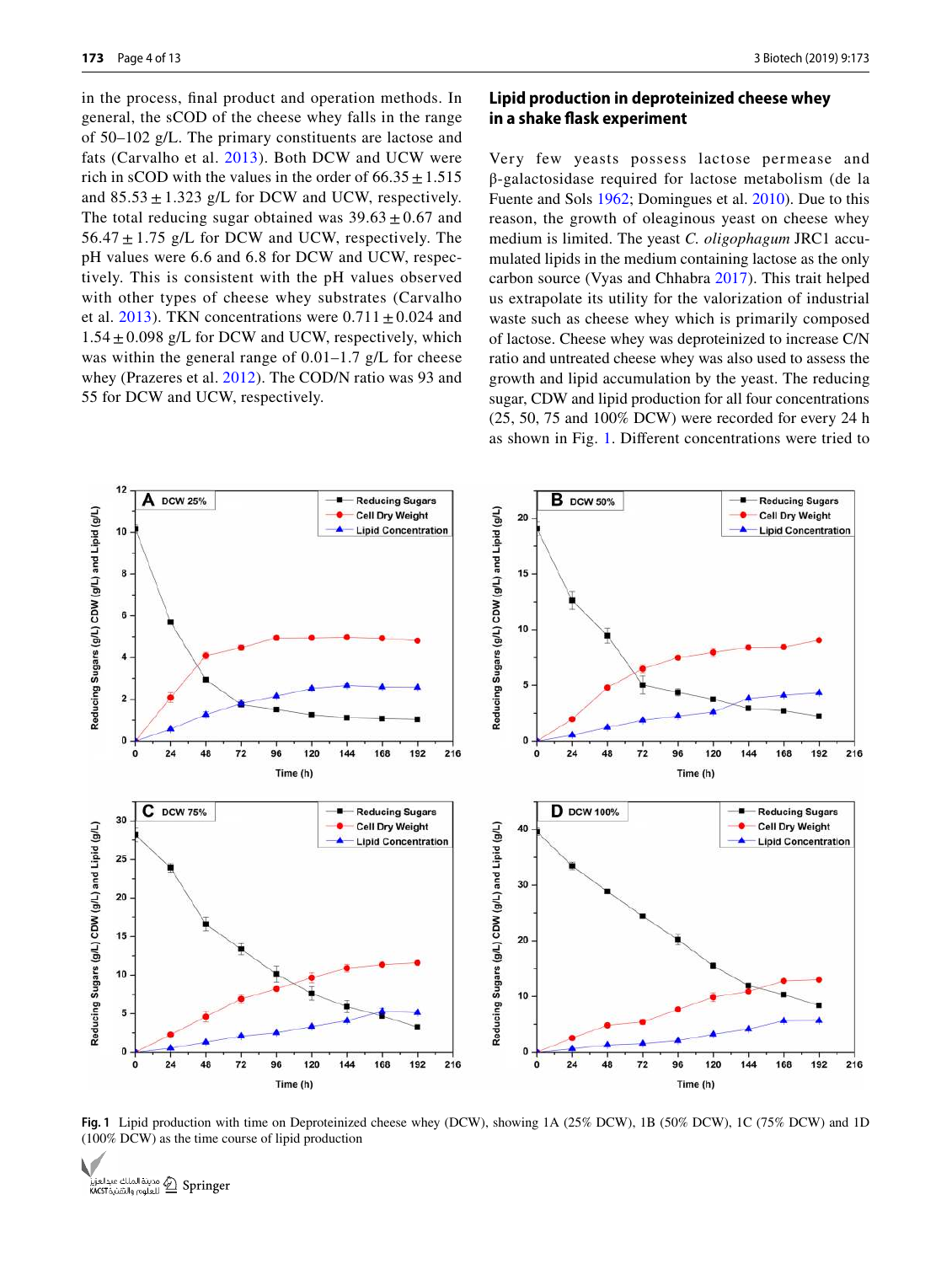know the optimum concentration for yeast growth and lipid production. The approximate initial C/N ratio was calculated using the COD/N ratio as previously reported (Saenge et al. [2011](#page-11-24)). The initial TKN concentrations were  $0.183 \pm 0.002$ ,  $0.420 \pm 0.004$ ,  $0.549 \pm 0.014$  and  $0.711 \pm 0.024$  g/L (Initial C/N ratio: 99, 98, 98, 93) for 25, 50, 75 and 100% DCW media, respectively. As shown in Fig. [1,](#page-3-0) the initial reducing sugar concentrations were  $10.17 \pm 0.19$ ,  $19.10 \pm 0.59$ ,  $28.20 \pm 0.91$ , and  $39.63 \pm 0.67$  g/L for 25, 50, 75 and 100% DCW media, respectively. The levels of reducing sugars dropped faster during the first few hours and stabilized at 96 h. This was followed by the lipid accumulation phase. Sugar consumption rate increased with the increase in the concentration of cheese whey from 25 to 100%. The CDW achieved also followed a similar trend with the highest concentration achieved at 100% DCW. The values were  $4.92 \pm 0.11$ ,  $8.45 \pm 0.24$ ,  $11.35 \pm 0.21$ ,  $12.79 \pm 0.078$  g/L, respectively. The lipid production were  $2.58 \pm 0.037$ ,  $4.11 \pm 0.050$ ,  $5.29 \pm 0.41$  and  $5.64 \pm 0.07$  g/L (52.48  $\pm 1.53$ ,  $48.74 \pm 1.13$ ,  $46.63 \pm 3.74$  and  $44.12 \pm 0.84\%$  of CDW) after 168 h for 25, 50, 75 and 100% DCW media, respectively. Cheese whey contains minimum levels of certain vitamins (Carvalho et al. [2013\)](#page-11-5) which might have been useful for yeast growth. The C/N ratio is an important parameter for lipid accumulation. The nitrogen-limiting condition (higher C/N ratio) triggers the tri-acylglycerol (TAG) accumulation in the oleaginous yeasts (Sitepu et al. [2013](#page-11-25)) by channeling the excessive carbon into lipid bodies in the form of TAG (Ageitos et al. [2011](#page-11-26)). However, the biochemical response is not solely influenced by C/N ratio but also influenced by factors such as the type of carbon sources, nitrogen sources, growth factors and culture conditions (pH and temperature) (Papanikolaou and Aggelis [2011\)](#page-11-27). The lipid accumulation in oleaginous yeast is induced at a C/N ratio > 20 (Papanikolaou and Aggelis [2011](#page-11-27)). In both UCW and DCW the C/N was > 20. However, the difference between C/N of 100% UCW and DCW was close to 38 and this led to a significant increase in oil accumulation in DCW. The lipid content increased from  $21.79 \pm 1.00$  to  $44.12 \pm 0.84\%$  of CDW. Similar results have been documented in earlier reports (Annamalai et al. [2018](#page-11-28)). Also, when comparing different concentrations of DCW and UCW, the difference in the C/N ratio was not significant as it was just diluted in buffer. Therefore, the differences in the cellular yield and lipid productivity can be attributed to the concentration of carbon source and other nutrients available for yeast growth. Since the concentration in the 100% cheese whey was the highest, it supported the highest lipid productivity in both DCW as well as UCW. All the results obtained in the present study were compared with the literature as shown in Table [1.](#page-5-0) The lipid productivity increased from  $0.0153 \pm 0.0002$  for 25% DCW to  $0.0335 \pm 0.0004$  g/L h for 100% DCW. Yeasts such as *Debaryomyces etchellsii, Wickerhamomyces anomalus,* 

*Yarrowia lipolytica and Cryptococcus curvatus,* etc., have been reported to accumulate lipids on DCW medium (Seo et al. [2014;](#page-11-7) Taskin et al. [2015;](#page-11-8) Arous et al. [2016,](#page-11-10) [2017](#page-11-11)). However, *D. etchellsii* could not assimilate lactose and utilized the DCW medium only as a nitrogen source and accumulated only  $0.4 \pm 0.05$  g/L of lipid  $(15.9 \pm 0.93\%$  of CDW) (Arous et al. [2016\)](#page-11-10). Also, *W. anomalus* accumulated  $0.65 \pm 0.01$  g/L (24  $\pm$  0.24% of CDW) after 96 h of incubation (Arous et al. [2017\)](#page-11-11), while *C. oligophagum* JRC1 in the present study accumulated much higher lipid content with a value of  $2.09 \pm 0.02$  g/L (27.30  $\pm$  1.52% of CDW) at 96 h of incubation in 100% DCW medium. The growth of *C. curvatus* was supported after the pretreatment of cheese whey which involved alkaline treatment combined with hydrodynamic cavitations (HC) (Seo et al. [2014\)](#page-11-7). In another study, *C. curvatus* NRRL Y-1511 yeast supported higher growth on ricotta cheese whey obtained after acid, salt and deproteinization pretreatment (Carota et al. [2017\)](#page-11-29). Oleaginous yeast *Y. lipolytica* B9 strains grown in the non-sterile DCW medium and under optimized conditions achieved a lipid content of  $2.73 \pm 0.13$  g/L (39% of CDW). External supplementation of lactose and ammonium sulfate increased the lipid content to 4.29 g/L (58% of CDW) (Taskin et al. [2015](#page-11-8)). In the present study, the yeast could accumulate lipids higher than the previous reports and up to  $5.64 \pm 0.075$  g/L  $(44.12 \pm 0.84\%$ of CDW) lipid after 168 h of the incubation. The lipid productivities realized in this study are higher than most of the yeasts except for *C. curvatus* (Table [1\)](#page-5-0). Longer incubation period leads to slightly low lipid productivity. However, the productivity can be enhanced by optimizing the bioprocess for various parameters such as feeding strategy, C/N etc. The lipid production was achieved without any external addition of C or N sources which accentuates that the given yeast is the better candidate for cheese whey utilization.

## **Lipid production in untreated cheese whey in shake flask experiments**

In another set of experiments, the cheese whey was utilized without any pretreatment. In this medium also no external carbon or nitrogen sources were added. The C/N ratio was lower in this case as expected. Initial C/N ratio was in the order of 59, 58, 56 and 55 for 25, 50, 75 and 100% UCW media, respectively. The reducing sugar, CDW and lipid accumulations were monitored every 24 h for all four concentrations and the profiles can be seen in Fig. [2.](#page-6-0) The cellular growth was higher in UCW as compared to DCW. Also, the CDW increased from 25 to 100% UCW. The initial reducing sugar concentrations were  $13.88 \pm 0.12$ ,  $25.94 \pm 0.34$ ,  $41.88 \pm 0.22$  and  $56.47 \pm 1.75$  g/L for 25, 50, 75 and 100% UCW media, respectively. The dry weight achieved was  $6.38 \pm 0.10$ ,  $12.55 \pm 0.40$ ,  $17.87 \pm 0.90$  and  $20.98 \pm 0.36$  g/L and lipid content was  $2.75 \pm 0.029$ ,  $3.59 \pm 0.12$ ,  $4.20 \pm 0.057$ ,

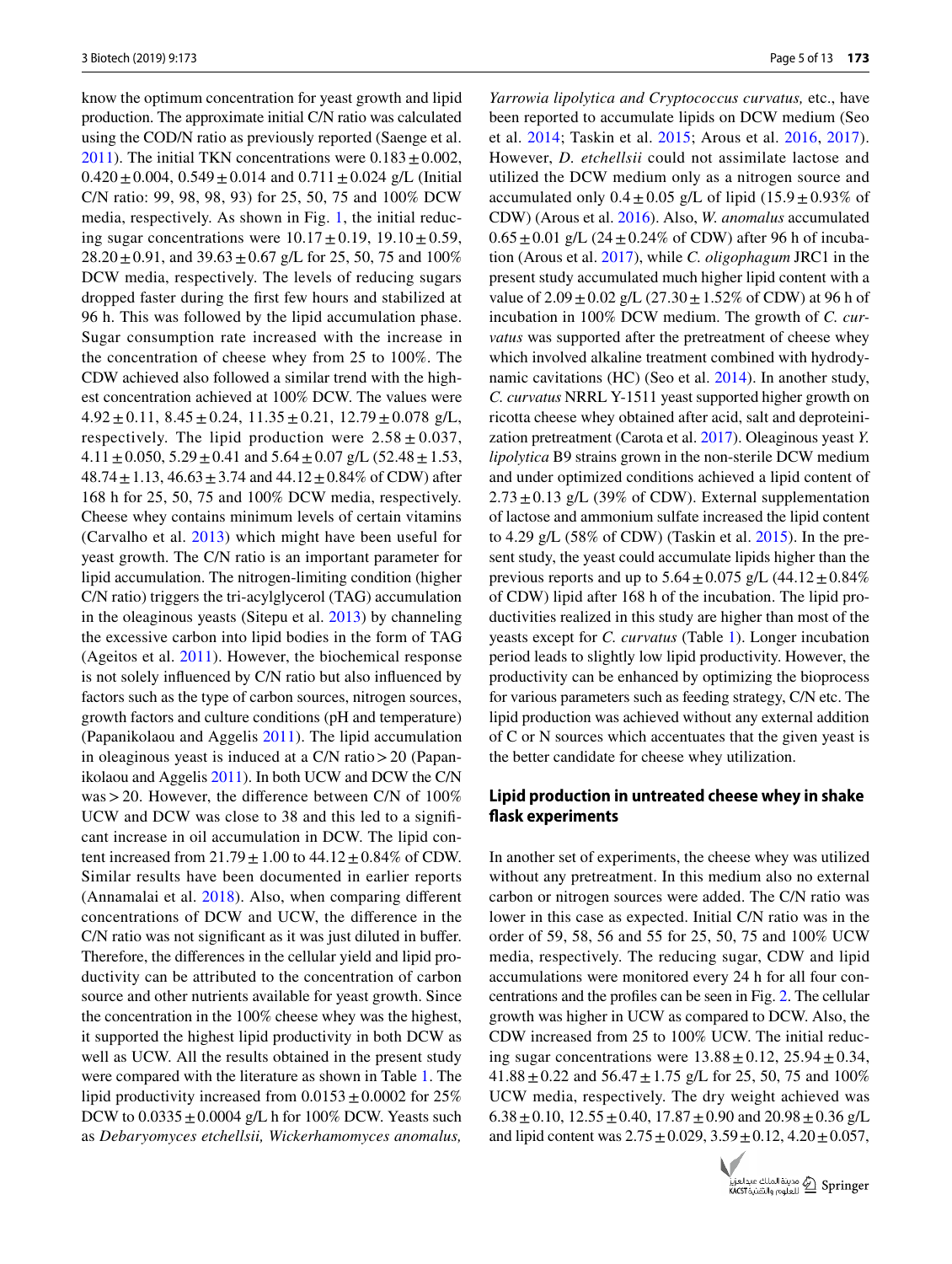<span id="page-5-0"></span>**Table 1** Comparison of lipid production by oleaginous yeasts cultivated on different cheese whey sources

| Organism                                            | Types of the<br>media                                                                             | Culture mode                | Incubation<br>period (h) | Cell dry<br>weight<br>X(g/L)                                                | Lipid produc-<br>tion<br>Y(g/L)                                            | Lipid content<br>$(\%)$                                                      | Lipid productivity References<br>$g/L$ h                                                 |                         |
|-----------------------------------------------------|---------------------------------------------------------------------------------------------------|-----------------------------|--------------------------|-----------------------------------------------------------------------------|----------------------------------------------------------------------------|------------------------------------------------------------------------------|------------------------------------------------------------------------------------------|-------------------------|
| Debaryomy-<br>ces<br>etchellsii                     | Deproteinized Shake flask<br>cheese whey                                                          |                             | 96                       | $2.8 \pm 0.11$                                                              | $0.4 \pm 0.05$                                                             | $15.9 \pm 0.93$                                                              | 0.0041                                                                                   | (Arous et al.<br>2016)  |
| Wickerhamo-<br>myces<br>anomalus                    | Deprotein-<br>ized Cheese<br>whey                                                                 | Shake flask                 | 96                       | $2.61 \pm 0.03$                                                             | $0.65 \pm 0.01$                                                            | $24.00 \pm 0.24$                                                             | 0.0067                                                                                   | (Arous et al.<br>2017)  |
| Yarrowia<br>Lipolytica B9                           | Deproteinized<br>cheese whey                                                                      | Shake flask;<br>non-sterile | 120                      | $7.0 \pm 0.18$                                                              | $2.73 \pm 0.13$                                                            | 39                                                                           | 0.022                                                                                    | (Taskin et al.<br>2015  |
| Cryptococcus<br>curvatus                            | Pretreated<br>cheese whey<br>(HC treat-<br>ment)                                                  | Shake flask                 | 24                       | 7.2                                                                         | 4.68                                                                       | 65                                                                           | 0.195                                                                                    | (Seo et al.<br>2014)    |
| Cryptococcus<br>curvatus<br><b>NRRL</b><br>$Y-1511$ | Ricotta cheese 3L stirred<br>whey                                                                 | tank biore-<br>actor        | 72                       | $10.77 \pm 0.21$                                                            | $6.83 \pm 0.14$                                                            | 63.41                                                                        | 0.094                                                                                    | (Carota et al.<br>2017) |
| Yarrowia<br>lipolytica<br><b>NCIM 3589</b>          | Cheese whey                                                                                       | Shake flask                 | 72                       | 2.6                                                                         | 0.33                                                                       | 13                                                                           | 0.004                                                                                    | (Katre et al.<br>2012)  |
| Cystoba-<br>sidium<br>oligophagum<br>JRC1           | Deproteinized<br>cheese whey<br><b>DCW 25%</b><br><b>DCW 50%</b><br><b>DCW 75%</b><br>DCW 100%    | Shake flask                 | 168                      | $4.92 \pm 0.11$<br>$8.45 \pm 0.24$<br>$11.35 \pm 0.21$<br>$12.79 \pm 0.078$ | $2.58 \pm 0.037$<br>$4.11 \pm 0.050$<br>$5.29 \pm 0.41$<br>$5.64 \pm 0.07$ | $52.48 \pm 1.53$<br>$48.74 \pm 1.13$<br>$46.63 \pm 3.74$<br>$44.12 \pm 0.84$ | $0.0153 \pm 0.0002$<br>$0.0245 \pm 0.0002$<br>$0.0315 \pm 0.0002$<br>$0.0335 \pm 0.0004$ | (This study)            |
| Cystoba-<br>sidium<br>oligophagum<br>JRC1           | Untreated<br>cheese whey<br><b>UCW 25%</b><br><b>UCW 50%</b><br><b>UCW 75%</b><br><b>UCW 100%</b> | Shake flask                 | 168                      | $6.38 \pm 0.10$<br>$12.55 \pm 0.40$<br>$17.87 \pm 0.90$<br>$20.98 \pm 0.36$ | $2.75 \pm 0.029$<br>$3.59 \pm 0.12$<br>$4.20 \pm 0.057$<br>$4.57 \pm 0.13$ | $43.13 \pm 0.27$<br>$28.63 \pm 0.35$<br>$23.53 \pm 1.05$<br>$21.79 \pm 1.00$ | $0.0163 \pm 0.0001$<br>$0.0214 \pm 0.0007$<br>$0.025 \pm 0.0003$<br>$0.0272 \pm 0.0008$  | (This study)            |

and  $4.57 \pm 0.13$  ( $43.13 \pm 0.27$ ,  $28.63 \pm 0.35$ ,  $23.53 \pm 1.05$  and  $21.79 \pm 1.00\%$  of CDW) at 168 h interval for 25, 50, 75 and 100% UCW, respectively. The lipid productivity observed was  $0.0163 \pm 0.0001$ ,  $0.0214 \pm 0.0007$ ,  $0.025 \pm 0.0003$  and  $0.0272 \pm 0.0008$  g/L h for 25, 50, 75 and 100% UCW, respectively. The lipid production in the present study was higher than Y*. lipolytica* NCIM 3589 (Katre et al. [2012](#page-11-30)). The lipid content was lower in UCW than DCW because of the low C/N ratio in UCW. The ability of C*. oligophagum* JRC1 to grow on untreated cheese whey and without any nutrient addition indicated its utility for cheese whey valorization in a sustainable way. Also, to date, no other oleaginous yeast has been explicitly reported to grow and accumulate lipids on untreated cheese whey. The cultivation process can be further optimized for various biochemical parameters to further increase lipid productivity.



#### **Soluble COD removal and lipid generation**

Cheese whey is characterized by high COD which is due to the presence of oxidizable organic matters present in it (Carvalho et al. [2013\)](#page-11-5). The growth of yeast on cheese whey converts the soluble COD to volatile suspended solids (VSS) thereby treating it and rendering it suitable for discharge. The sCOD was monitored every 24 h and the profile is shown in Fig. [3](#page-6-1). The sCOD decreased from  $66.35 \pm 1.515$  g/L to  $10.00 \pm 0.132$  g/L after 7 days in 100% DCW at the rate of  $8.049 \pm 0.198$  g/L day. Similarly, sCOD reduced down from  $85.53 \pm 1.323$  to  $11.26 \pm 0.175$  g/L after 7 days of incubation in 100% UCW at the rate of  $10.61 \pm 0.165$  g/L day. The total sCOD removal was observed at  $84.91 \pm 0.155$  and  $86.82 \pm 0.067\%$  for 100% DCW and UCW, respectively. The initial sCOD removal rate was higher for UCW media than that of DCW media. The remainder of the sCOD might be due to the presence of inert molecules which resist degradation by yeasts. The sCOD removal rate and total removal achieved was higher for this yeast as compared to other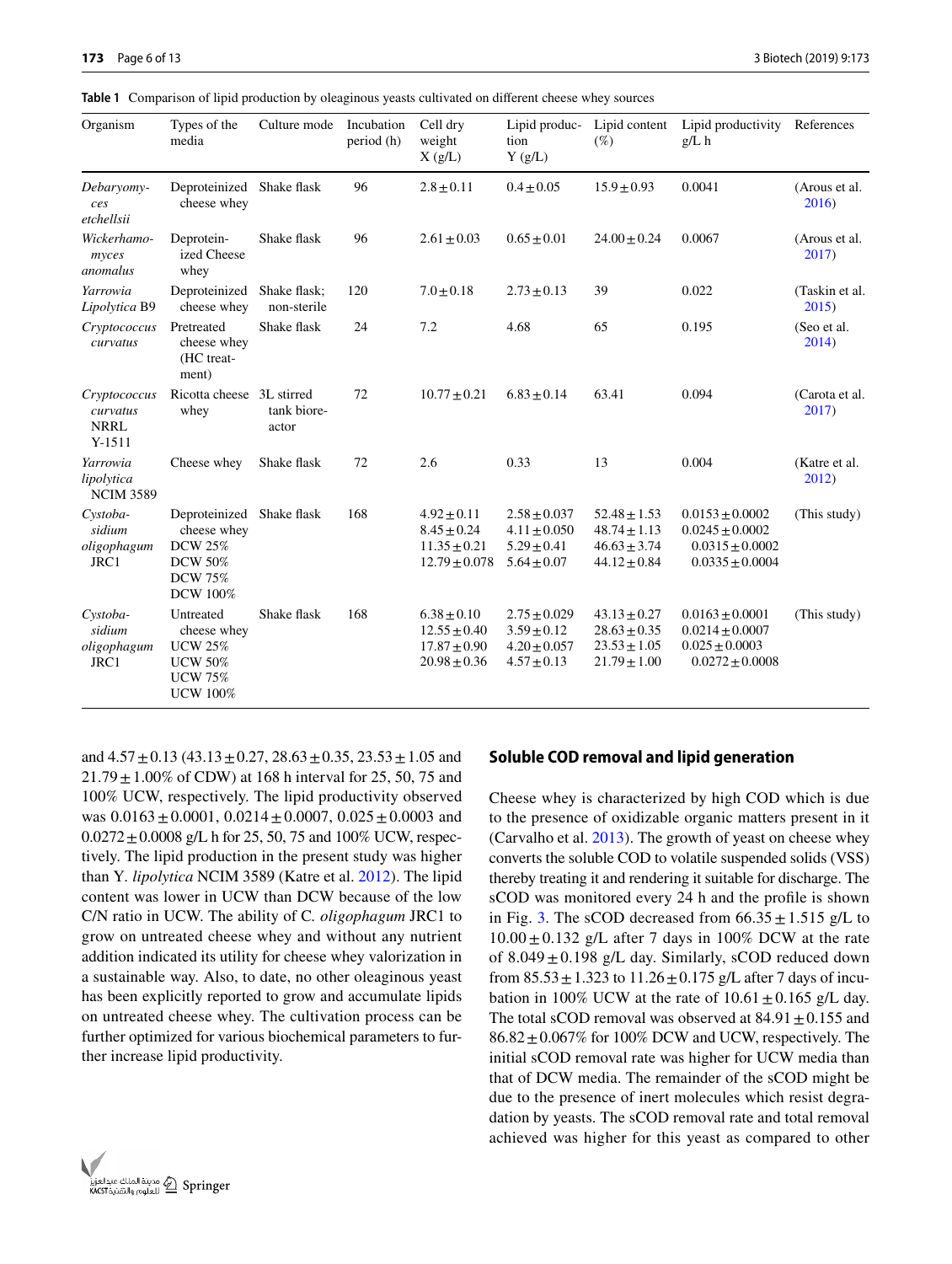

<span id="page-6-0"></span>**Fig. 2** Lipid production with time on Untreated Cheese Whey (UCW), showing 2A (25% UCW), 2B (50% UCW), 2C (75% UCW) and 2D (100% UCW) as the time course of lipid production



<span id="page-6-1"></span>**Fig. 3** Change in sCOD with time for DCW and UCW, showing soluble COD values for the time course of all 3A (DCW) and 3B (UCW)

مدينة الملك عبدالعزيز Springer<br>KACST العلوم والتقنية KACST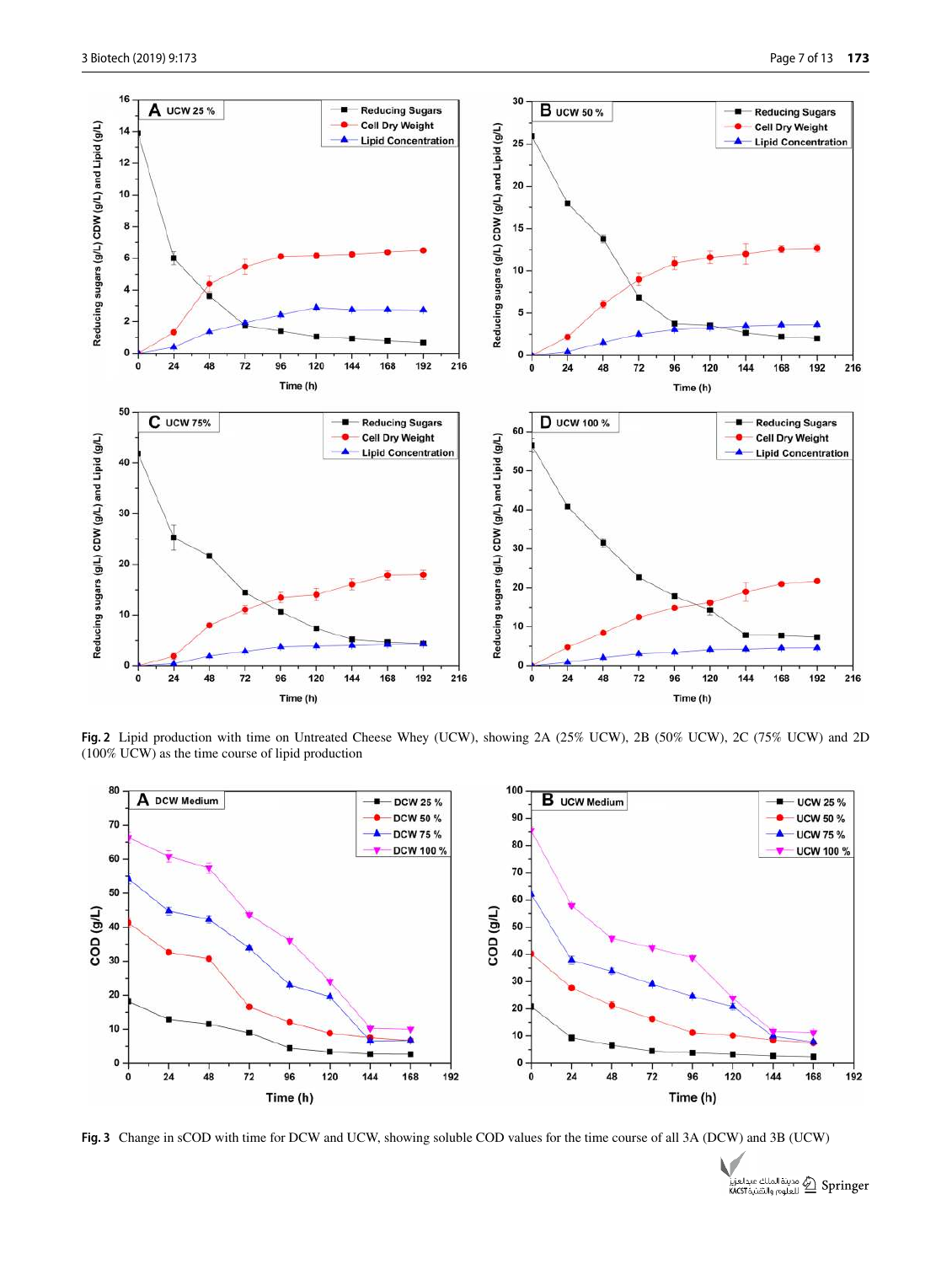<span id="page-7-0"></span>**Table 2** Comparison of COD removal from different types of wastewaters using oleaginous yeasts

| Organism name                              | Type of the<br>wastewater                                                                                                 | Cell dry weight<br>X(g/L)             | Lipid content<br>$(\%)$              | Initial COD<br>(g/L)                   | Final COD<br>(g/L)                   | COD removal<br>$(\%)$                | References                   |
|--------------------------------------------|---------------------------------------------------------------------------------------------------------------------------|---------------------------------------|--------------------------------------|----------------------------------------|--------------------------------------|--------------------------------------|------------------------------|
| Debaryomyces<br>etchellsii                 | 50% Expired soft<br>$drink + 50\%$<br>Cheese whey<br>62.4%<br>expired soft<br>drinks $+37.6%$<br>olive mill<br>wastewater | 7.90<br>4.6                           | 14.90<br>28.90                       | 96.36<br>113.26                        | 40.13<br>66.48                       | 58.35<br>41.30                       | (Arous et al. $2016$ )       |
| Rhodosporidium<br>kratochvilovae<br>HIMPA1 | Paper and pulp<br>Industry waste-<br>water                                                                                | 13.87                                 | 61.71                                | 0.675                                  | 0.039                                | 94.22                                | (Patel et al. $2017b$ )      |
| Trichosporon<br>cutaneum CH002             | Acetone-<br>Butanol-<br>ethanol (ABE)<br>Fermentation<br>wastewater                                                       | 4.9                                   | 14.7                                 | 18.050                                 | 6.00                                 | 68                                   | (Xiong et al. $2015$ )       |
| Trichosporon<br>cutaneum<br>ACCC20271      | Cellulosic etha-<br>nol fermenta-<br>tion wastewater                                                                      | 16.20                                 | 13.33                                | 118.58                                 | 53.31                                | 55.05                                | (Wang et al. 2017)           |
| Cystobasidium<br>oligophagum<br>JRC1       | Deproteinized<br>cheese whey<br>$(100\%)$<br>Untreated cheese<br>whey $(100\%)$                                           | $12.79 \pm 0.078$<br>$20.98 \pm 0.36$ | $44.12 \pm 0.84$<br>$21.79 \pm 1.00$ | $66.35 \pm 1.515$<br>$85.53 \pm 1.323$ | $10.00 + 0.132$<br>$11.26 \pm 0.175$ | $84.91 + 0.155$<br>$86.82 \pm 0.067$ | (This study)<br>(This study) |

yeasts reported in the literature. Different values for the COD removal are compared with the literature in Table [2.](#page-7-0) *D. etchellsii* showed 58.3% of COD removal at the rate of 14.05 g/L day in an expired soft drink medium mixed with cheese whey (1:1) (Arous et al. [2016](#page-11-10)). In another study, 94.22% COD removal at the rate of 0.106 g/L day was achieved for paper and pulp industry wastewater by *Rhodosporidium kratochvilovae* HIMPA1 (Patel et al. [2017b](#page-11-4)). In yet another study, 68% COD removal at the rate of 6.025 g/L day was achieved for acetone–butanol–ethanol fermentation wastewater using *Trichosporon cutaneum* CH002 (Xiong et al. [2015](#page-12-2)). Similarly, *T. cutaneum* ACCC20271 treated cellulosic ethanol fermentation wastewater and removed 55.05% COD at the rate of 13.054 g/L day (Wang et al. [2017](#page-12-0)). In the present study, the initial sCOD was considerably higher and the total sCOD removal was also higher than most of the studies involving yeasts.

## **FTIR, TLC and 1H NMR analysis**

The FTIR analysis was done for all the lipid extracts. The peak assignment was done according to previous studies (Tariq et al. [2011](#page-11-31); Vyas and Chhabra [2017](#page-12-1)). As shown in Fig. [4](#page-7-1), the broader peak at 3400/cm indicates the stretching vibration of –O–H group due to the presence of water molecule. The lipid extracts from DCW and UCW showed three characteristic peaks in the range of 2800–3000/cm. These





<span id="page-7-1"></span>**Fig. 4** FTIR spectra recorded for the lipid extracts obtained from yeast cultivated in DCW and UCW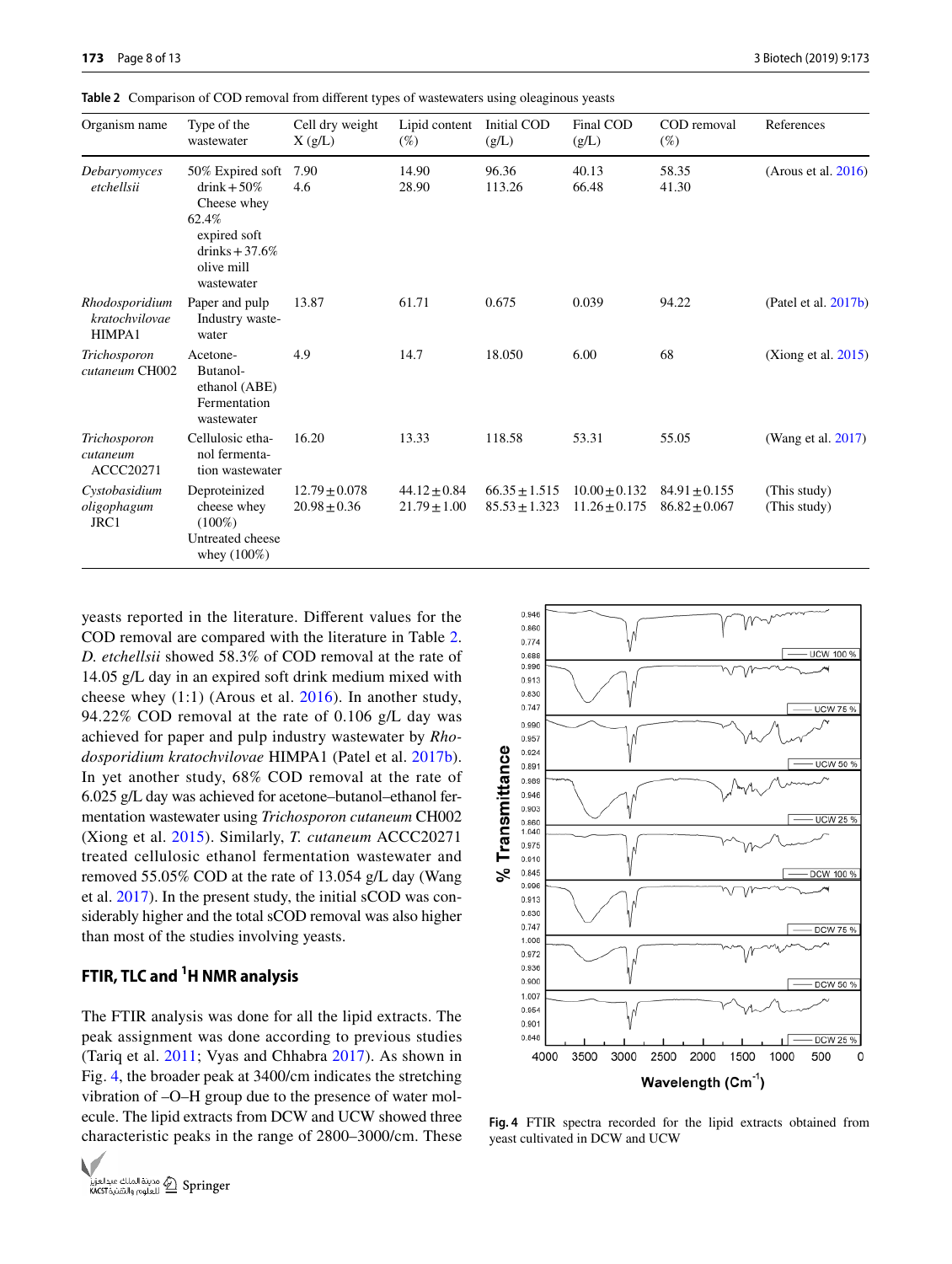

<span id="page-8-0"></span>**Fig. 5** Proton NMR spectra recorded for the lipid extracts obtained from yeast cultivated in DCW and UCW

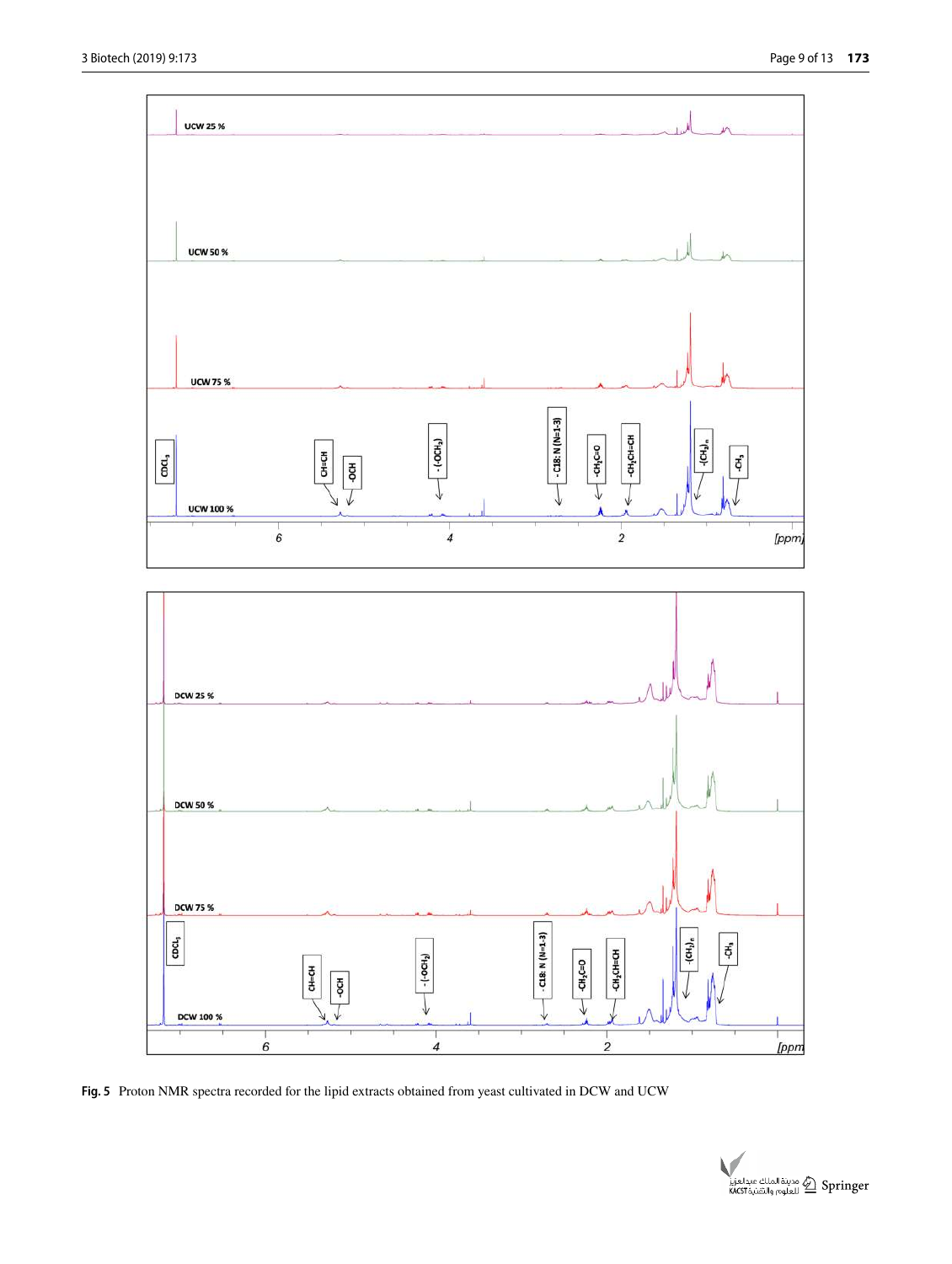peaks appear due to the presence of symmetric vibrations of  $-CH_3$ ,  $-CH_2$  and  $-CH$ . The peaks in the range of 1450–1370, 1300–1100 and peaks nearby 720/cm show the asymmetric vibrations for  $-CH_3$ ,  $-CH_2$  and  $-CH$ , respectively. A sharp peak obtained at nearly 1750/cm in all samples confirms the presence of the carbonyl (–C=O) functional group. TLC was performed on a silica gel and lipid extracts from all the different experiments were analyzed. Triolein standard was used as a standard for the TLC analysis. After incubation at higher temperature different spots were identified on the TLC plates (Online Resource 1). The concentration of the TAG was the highest followed by DAG and MAG.<sup>1</sup>H NMR spectra of the lipid extract were recorded and the characteristic peaks for triglycerides were assigned according to the previous studies (Tariq et al. [2011](#page-11-31); Sarpal et al. [2014](#page-11-17)). As shown in Fig. [5,](#page-8-0) all the samples showed peaks at 4.0–4.35 ppm indicating the presence of  $(-OCH<sub>2</sub>)$  functional group. Other peak values such as 2.30, 5.20, 5.05–5.65, 2, 1.26 and 0.85 ppm were observed which indicated the presence of  $-CH_2C=O$ ,  $-OCH$ ,  $-CH=CH$ ,  $-CH_2CH=CH$ ,  $-(CH<sub>2</sub>)<sub>n</sub>$  and  $-CH<sub>3</sub>$  groups, respectively. The sharp peaks in between 3 and 4 ppm are due to glycol/phospholipids. The triplet at 2.3 ppm represents free fatty acids. The peaks at 2.7–2.8 ppm show the presence of C18: N  $(N=1-3)$ , which were comparable with the GC results.

#### **Lipid profile and GC analysis of the samples**

The FAME profile of *C. oligophagum* JRC1 cultivated on different concentrations of DCW and UCW measured at 168 h of the fermentation are shown in Fig. [6](#page-9-0). Of the total FAME, 93.7–99.9% were a mixture of C16 and C18 saturated fatty acids (SFA) as well as unsaturated fatty acids. The FAME profiles for DCW and UCW were having slight differences in the concentrations of SFA. The FAME profiles for both DCW as well as UCW were comparable to the FAME composition obtained on glucose medium as previously reported (Vyas and Chhabra [2017](#page-12-1)). The lipid samples contained 68–72 and 56–71% of unsaturated fatty acid methyl ester for DCW and UCW, respectively. The linoleic acid methyl esters (C18:2) were in the range of 28–32 and 13–31, while oleic acid methyl esters (C18: 1) were in the range of 35–44 and 29–43% for the DCW and UCW, respectively. SFA such as palmitic acid methyl ester (C16:0) was in the range of 21–31 and 22–29, while stearic acid methyl ester (C18:0) was in the range of 5–6 and 5–9% for DCW and UCW media, respectively. The values were comparable with other oleaginous yeasts. *W. anomalus* grown on DCW medium showed similar composition containing palmitic acid (C16:0) and stearic acid (C18:0) methyl ester, while oleic acid (C18:1) methyl esters and linoleic acid methyl ester (C18:2) were lower than in the present studies (Arous et al. [2017\)](#page-11-11). The higher amounts of oleic acid (C18:1) methyl esters indicated better biodiesel properties (Sitepu et al. [2014](#page-11-32); Arous et al. [2017](#page-11-11)). When compared with other oleaginous yeast cultivated on cheese whey, the lipid profiles were nearly the same (Arous et al. [2016\)](#page-11-10). The differences in the lipid composition are inevitable considering the heterogeneity of substrates used and the yeast species employed (Sitepu et al. [2014\)](#page-11-32). In general, longer incubation period supports a better fatty acid profile for biodiesel generation (Sitepu et al. [2013\)](#page-11-25). Yet, the overall FAME composition was of high quality and comparable with different plant and vegetable oils (Ramos et al. [2009](#page-11-33)).

## **Biodiesel potential of FAME**

Based on the data available from the GC experiments, some predictions on biodiesel properties can be made



<span id="page-9-0"></span>**Fig. 6** FAME compositions obtained by GC-FID, showing comparison of FAME compositions for the lipid extracts from 6A (DCW) and 6B (UCW)

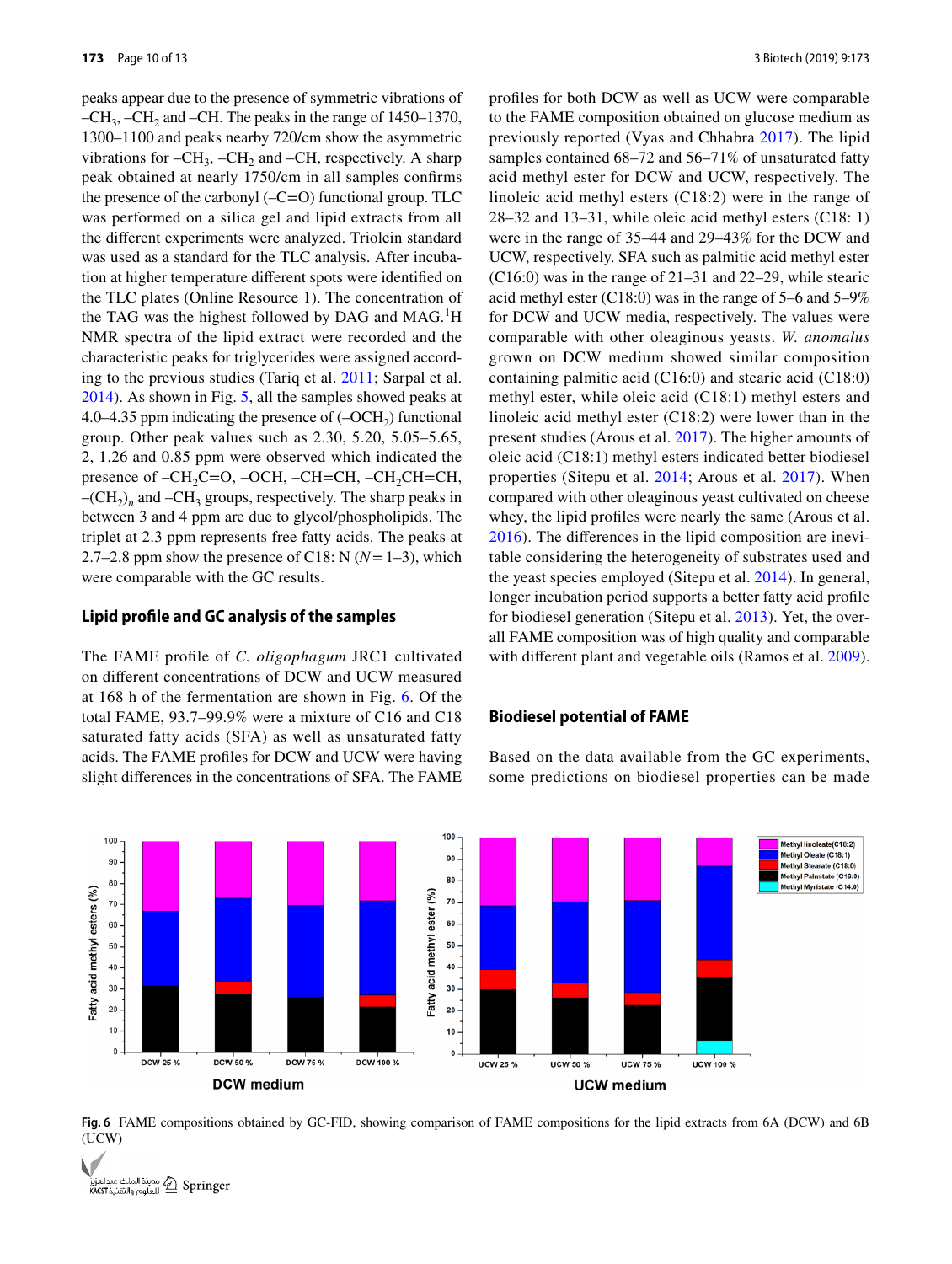| Table 3 Biodiesel properties predicted for DCW and UCW from the GC data |            |                                                                        |                                                                 |                                                                         |                                                           |                                                                 |                                                                |                                                     |                         |                                                                                                   |
|-------------------------------------------------------------------------|------------|------------------------------------------------------------------------|-----------------------------------------------------------------|-------------------------------------------------------------------------|-----------------------------------------------------------|-----------------------------------------------------------------|----------------------------------------------------------------|-----------------------------------------------------|-------------------------|---------------------------------------------------------------------------------------------------|
| Quality parameters                                                      | DCW<br>25% | DCW<br>50%                                                             | DCW 75%                                                         | XQX<br>100%                                                             | UCW<br>25%                                                | UCW<br>50%                                                      | UCW<br>75%                                                     | $JCW100\%$                                          | standard<br><b>ASTM</b> | EU standard                                                                                       |
| Saponification value (SV) (mg KOH)                                      | 205.02     |                                                                        |                                                                 |                                                                         |                                                           |                                                                 |                                                                | 203.63                                              | Ê                       | $\overline{z}$                                                                                    |
| Iodine value $(IV)$ (g $12/100$ g)                                      | 91.84      | 203.33<br>84.12<br>51.69<br>51.69<br>5.887<br>5.63<br>39.833<br>39.827 | 203.95<br>94.29<br>49.02<br>104.42<br>1.566<br>-7.566<br>93.655 | 202.90<br>91.29<br>49.92<br>4.912<br>4.912<br>0.314<br>39.740<br>39.740 | 204.57<br>83.56<br>51.68<br>9.56<br>9.56<br>9.56<br>9.796 | 203.81<br>87.26<br>87.25<br>96.61<br>4.34<br>4.39.764<br>39.764 | 203.08<br>90.95<br>49.97<br>100.72<br>1.145<br>5.145<br>1.4827 |                                                     | $B = 5B$                | $(20 \text{ (max.}))$                                                                             |
| Cetane number (CN) (min)                                                | 49.51      |                                                                        |                                                                 |                                                                         |                                                           |                                                                 |                                                                |                                                     |                         |                                                                                                   |
| Degree of Unsaturation (DU) (%wt)                                       | 101.67     |                                                                        |                                                                 |                                                                         |                                                           |                                                                 |                                                                | 50.93<br>60.11<br>69.60<br>7.619<br>7.619<br>40.317 |                         | 51<br>ND<br>$\sqrt{5}/\sqrt{-20}$<br>$\sqrt{5}/\sqrt{-20}$<br>$\sqrt{25}/5.0$<br>$\sqrt{3.5}-5.0$ |
| Long chain saturation factor (LCSF) (%wt)                               | 3.132      |                                                                        |                                                                 |                                                                         |                                                           |                                                                 |                                                                |                                                     |                         |                                                                                                   |
| Cold filter plug points (CFPP) (°C)                                     | $-5.77$    |                                                                        |                                                                 |                                                                         |                                                           |                                                                 |                                                                |                                                     |                         |                                                                                                   |
| High Heating value (HHV) (MJ/Kg)                                        | 39.640     |                                                                        |                                                                 |                                                                         |                                                           |                                                                 |                                                                |                                                     |                         |                                                                                                   |
| Kinematic viscosity (KV) (mm <sup>2</sup> /s)                           | 3.7073     |                                                                        |                                                                 |                                                                         |                                                           |                                                                 |                                                                |                                                     | $1.9 - 6.0$             |                                                                                                   |
| Density $(D)$ (g/cm <sup>-)</sup> )                                     | 0.887      | 0.886                                                                  | 0.887                                                           | 0.886<br>5.78                                                           | 0.886                                                     | 0.886<br>6.57                                                   | 0.886                                                          | 0.885                                               | $\overline{z}$          | $0.86 - 0.90$                                                                                     |
| Oxidative stability (OS) (h)                                            | 6.16       | 6.96                                                                   | 6.45                                                            |                                                                         | 5.32                                                      |                                                                 | 5.653                                                          |                                                     | $\epsilon$              | $\frac{6}{1}$                                                                                     |
| ND no limit designated by standards for biodiesel ASTM D675             |            | and EU14214                                                            |                                                                 |                                                                         |                                                           |                                                                 |                                                                |                                                     |                         |                                                                                                   |

using the formulas shown in the appendix A section (Patel et al. [2017a](#page-11-20); Deeba et al. [2018](#page-11-21)). The calculated values were compared with ASTM D6751 (US biodiesel speci fication) and EN14214 (European biodiesel specification) standards as shown in Table [3.](#page-10-0) These properties are used to assess the ability of feedstock to be used as automo tive fuel and the values must be within the prescribed ranges. The higher cetane number (CN), longer oxidative stability and low cold filter plug point are the criteria for good engine performance (Deeba et al. [2018\)](#page-11-21). The CN is a measurement of fuel's autoignition quality (Knothe [2014](#page-11-34)). As shown in Table [3](#page-10-0), the CN was in the range of the standard values of 49–60. The CN value above 50 reduces the formation of white smoke (Balat and Balat [2010\)](#page-11-35). Oxidative stability, which determines the shelf-life of the fuel (Patel et al. [2017a](#page-11-20)), was higher for UCW lipids (11.62 h) as compared to DCW media (6 h). However, both of the values fall in the required range. Kinematic viscosity (KV) determines the ability of the fuel to flow. The values were in the standard range of  $1.9-6.0$  mm<sup>2</sup>/s. Iodine value (IV) is a measurement of unsaturation with all the samples exhibiting moderate unsaturation. Cold filter plug point (CFPP) determines the freezing point of the fuel and as per the standard ASTM or EN, the CFPP values were low and better than that of vegetable oils and jatropha oils (Ramos et al. [2009](#page-11-33)).

# **Conclusions**

The oleaginous yeast *C. oligophagum* JRC1 was success fully grown on cheese whey. The deproteinized cheese whey supported higher lipid content while untreated cheese whey supported high cellular biomass. Higher sCOD removal was obtained in both of the conditions. The lipid productivities were considerably higher. The lipid profile was assessed and the composition was suitable for biodiesel feedstock. The predicted biodiesel properties were also in accordance with ASTM and EN standards. The study shows the potential of the given yeast for the utilization of cheese whey. Further, process optimization can increase cellular yield and lipid yield.

**Acknowledgements** Author MC thanks IIT Jodhpur for providing various research facilities. Author SV thanks the Ministry of Human Resource Development (MHRD) India, for his senior research fellow ship (SRF). Authors thank Dr. Mahesh Balwant Khot (SERB, National Postdoctoral Fellow, Biofuels division, CSIR-Indian Institute of Petro leum, Dehradun, India) for GC-FID analysis.

## **Compliance with ethical standards**

<span id="page-10-0"></span>**Conflict of interest** The authors declare that they have no conflict of interest in the publication.

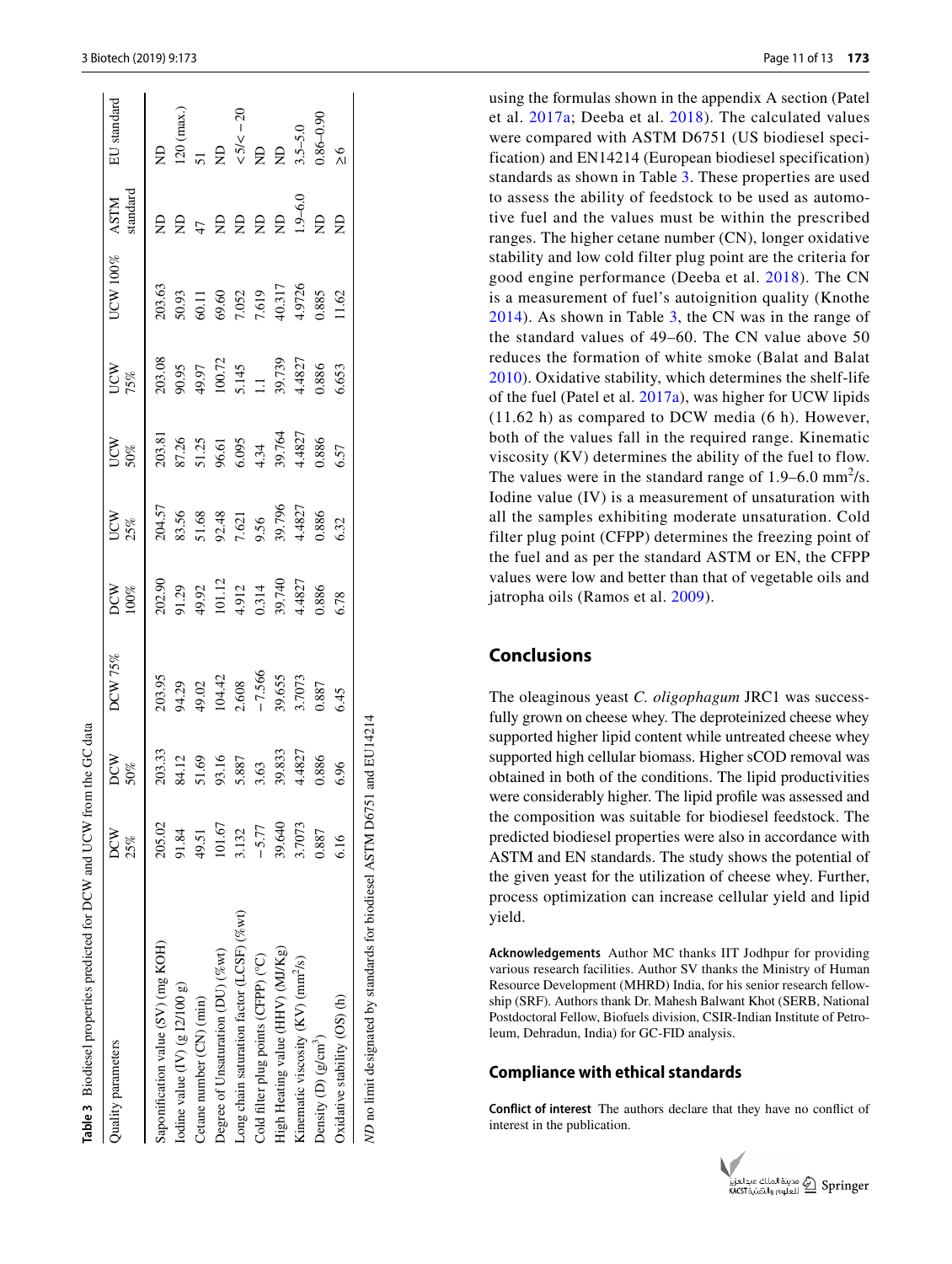## **References**

- <span id="page-11-26"></span>Ageitos JM, Vallejo JA, Veiga-Crespo P, Villa TG (2011) Oily yeasts as oleaginous cell factories. Appl Microbiol Biotechnol 90:1219– 1227. [https ://doi.org/10.1007/s0025 3-011-3200-z](https://doi.org/10.1007/s00253-011-3200-z)
- <span id="page-11-28"></span>Annamalai N, Sivakumar N, Oleskowicz-Popiel P (2018) Enhanced production of microbial lipids from waste office paper by the oleaginous yeast *Cryptococcus curvatus*. Fuel 217:420–426. [https ://](https://doi.org/10.1016/j.fuel.2017.12.108) [doi.org/10.1016/j.fuel.2017.12.108](https://doi.org/10.1016/j.fuel.2017.12.108)
- <span id="page-11-19"></span>AOAC Method Ce 1-62 (2005) Fatty acid composition by gas chromatography. In: Firestone D (ed) Official methods of analysis of AOAC, 18th edn, AOAC International, Gaithersburg, Maryland.
- <span id="page-11-14"></span>APHA (2005) Standard methods for the examination of water and wastewater, 21st edn. American Public Health Association, Washington
- <span id="page-11-10"></span>Arous F, Frikha F, Triantaphyllidou IE et al (2016) Potential utilization of agro-industrial wastewaters for lipid production by the oleaginous yeast *Debaryomyces etchellsii*. J Clean Prod 133:899–909. https://doi.org/10.1016/j.jclepro.2016.06.040
- <span id="page-11-11"></span>Arous F, Atitallah IB, Nasri M, Mechichi T (2017) A sustainable use of low-cost raw substrates for biodiesel production by the oleaginous yeast Wickerhamomyces anomalus. 3 Biotech 7:268. https://doi. org/10.1007/s13205-017-0903-6
- <span id="page-11-35"></span>Balat M, Balat H (2010) Progress in biodiesel processing. Appl Energy 87:1815–1835. https://doi.org/10.1016/j.apenergy.2010.01.012
- <span id="page-11-15"></span>Bligh EG, Dyer WJA (1959) Rapid method of total lipid extraction and purification. Can J Biochem Physiol 37:911–917
- <span id="page-11-29"></span>Carota E, Crognale S, D'Annibale A et al (2017) A sustainable use of Ricotta Cheese Whey for microbial biodiesel production. Sci Total Environ 584–585:554–560. [https ://doi.org/10.1016/j.scito](https://doi.org/10.1016/j.scitotenv.2017.01.068) [tenv.2017.01.068](https://doi.org/10.1016/j.scitotenv.2017.01.068)
- <span id="page-11-5"></span>Carvalho F, Prazeres AR, Rivas J (2013) Cheese whey wastewater: characterization and treatment. Sci Total Environ 445–446:385– 396. [https ://doi.org/10.1016/j.scito tenv.2012.12.038](https://doi.org/10.1016/j.scitotenv.2012.12.038)
- <span id="page-11-23"></span>de la Fuente G, Sols A (1962) Transport of sugars in yeasts II. Mechanisms of utilization of disaccharides and related glycosides. Biochim Biophys Acta 56:49–62. [https ://doi.org/10.1016/0006-](https://doi.org/10.1016/0006-3002(62)90526-7) [3002\(62\)90526 -7](https://doi.org/10.1016/0006-3002(62)90526-7)
- <span id="page-11-21"></span>Deeba F, Patel A, Arora N et al (2018) Amaranth seeds (*Amaranthus palmeri* L.) as novel feedstock for biodiesel production by oleaginous yeast. Environ Sci Pollut Res 25:353-362. https://doi. org/10.1007/s11356-017-0444-x
- <span id="page-11-12"></span>Domingues L, Guimarães PMR, Oliveira C (2010) Metabolic engineering of *Saccharomyces cerevisiae* for lactose/whey fermentation. Bioeng Bugs 1:164–171. [https ://doi.org/10.4161/bbug.1.3.10619](https://doi.org/10.4161/bbug.1.3.10619)
- <span id="page-11-16"></span>Fei W, Wang H, Fu X et al (2009) Conditions of endoplasmic reticulum stress stimulate lipid droplet formation in *Saccharomyces cerevi*siae. Biochem J 424:61-67. https://doi.org/10.1042/BJ20090785
- <span id="page-11-6"></span>Food and Agricultural Organization of the United Nations (2002) FAO Yearbook Production, 2002. Food and Agricultural Organization of the United Nations, Rome
- <span id="page-11-9"></span>Guimarães PMR, Teixeira JA, Domingues L (2010) Fermentation of lactose to bio-ethanol by yeasts as part of integrated solutions for the valorisation of cheese whey. Biotechnol Adv 28:375– 384. [https ://doi.org/10.1016/j.biote chadv .2010.02.002](https://doi.org/10.1016/j.biotechadv.2010.02.002)
- <span id="page-11-30"></span>Katre G, Joshi C, Khot M et al (2012) Evaluation of single cell oil (SCO) from a tropical marine yeast *Yarrowia lipolytica* NCIM 3589 as a potential feedstock for biodiesel. AMB Express 2:36. [https ://doi.org/10.1186/2191-0855-2-36](https://doi.org/10.1186/2191-0855-2-36)
- <span id="page-11-34"></span>Knothe G (2014) A comprehensive evaluation of the cetane numbers of fatty acid methyl esters. Fuel 119:6-13. https://doi. [org/10.1016/j.fuel.2013.11.020](https://doi.org/10.1016/j.fuel.2013.11.020)
- <span id="page-11-0"></span>Kumar A (2018) Global warming, climate change and greenhouse gas mitigation. In: Kumar A, Ogita S, Yau Y-Y (eds) Biofuels: greenhouse gas mitigation and global warming: next generation

Sarpal AS, Silva PRM, Martins JL et al (2014) Biodiesel potential of oleaginous yeast biomass by NMR spectroscopic techniques. Energy Fuels 28:3766–3777. https://doi.org/10.1021/ef402516x

- <span id="page-11-17"></span><span id="page-11-7"></span>Seo YH, Lee I, Jeon SH, Han JI (2014) Efficient conversion from cheese whey to lipid using *Cryptococcus curvatus*. Biochem Eng J 90:149–153. [https ://doi.org/10.1016/j.bej.2014.05.018](https://doi.org/10.1016/j.bej.2014.05.018)
- <span id="page-11-2"></span>Shields-Menard SA, Amirsadeghi M, French WT, Boopathy R (2018) A review on microbial lipids as a potential biofuel. Bioresour Technol 259:451–460. [https ://doi.org/10.1016/j.biort](https://doi.org/10.1016/j.biortech.2018.03.080) [ech.2018.03.080](https://doi.org/10.1016/j.biortech.2018.03.080)
- <span id="page-11-25"></span>Sitepu IR, Sestric R, Ignatia L et al (2013) Manipulation of culture conditions alters lipid content and fatty acid profiles of a wide variety of known and new oleaginous yeast species. Bioresour Technol 144:360-369. https://doi.org/10.1016/j.biortech.2013.06.047
- <span id="page-11-32"></span>Sitepu IR, Garay LA, Sestric R et al (2014) Oleaginous yeasts for biodiesel: current and future trends in biology and production. Biotechnol Adv 32:1336–1360
- <span id="page-11-31"></span>Tariq M, Ali S, Ahmad F et al (2011) Identification, FT-IR, NMR  $(^{1}H$  and  $^{13}C$ ) and GC/MS studies of fatty acid methyl esters in biodiesel from rocket seed oil. Fuel Process Technol 92:336–341. https://doi.org/10.1016/J.FUPROC.2010.09.025
- <span id="page-11-8"></span>Taskin M, Saghafian A, Aydogan MN, Arslan NP (2015) Microbial lipid production by cold-adapted oleaginous yeast *Yarrowia lipolytica* B9 in non-sterile whey medium. Biofuels Bioprod Biorefining 9:595–605. [https ://doi.org/10.1002/bbb.1560](https://doi.org/10.1002/bbb.1560)

biofuels and role of biotechnology. Springer, New Delhi, pp 1–16

- <span id="page-11-3"></span>Leiva-Candia DE, Pinzi S, Redel-Macias MD et al (2014) The potential for agro-industrial waste utilization using oleaginous yeast for the production of biodiesel. Fuel 123:33-42. https://doi. [org/10.1016/j.fuel.2014.01.054](https://doi.org/10.1016/j.fuel.2014.01.054)
- <span id="page-11-1"></span>Leong WH, Lim JW, Lam MK et al (2018) Third generation biofuels: a nutritional perspective in enhancing microbial lipid production. Renew Sustain Energy Rev 91:950-961. https://doi. [org/10.1016/j.rser.2018.04.066](https://doi.org/10.1016/j.rser.2018.04.066)
- <span id="page-11-13"></span>Miller GL (1959) Use of dinitrosalicylic acid reagent for determination of reducing sugar. Anal Chem 31:426-428. https://doi. org/10.1021/ac60147a030
- <span id="page-11-18"></span>Morrison WR, Smith LM (1964) Preparation of fatty acid methyl esters and dimethylacetals from lipids with boron fluoride– methanol. J Lipid Res 5:600–608
- <span id="page-11-27"></span>Papanikolaou S, Aggelis G (2011) Lipids of oleaginous yeasts. Part II: technology and potential applications. Eur J Lipid Sci Technol 113:1052-1073. https://doi.org/10.1002/ejlt.201100015
- <span id="page-11-20"></span>Patel A, Arora N, Mehtani J et al (2017a) Assessment of fuel properties on the basis of fatty acid profiles of oleaginous yeast for potential biodiesel production. Renew Sustain Energy Rev 77:604–616. [https ://doi.org/10.1016/j.rser.2017.04.016](https://doi.org/10.1016/j.rser.2017.04.016)
- <span id="page-11-4"></span>Patel A, Arora N, Pruthi V, Pruthi PA (2017b) Biological treatment of pulp and paper industry effluent by oleaginous yeast integrated with production of biodiesel as sustainable transportation fuel. J Clean Prod 142:2858-2864. https://doi.org/10.1016/j. [jclep ro.2016.10.184](https://doi.org/10.1016/j.jclepro.2016.10.184)
- <span id="page-11-22"></span>Prazeres AR, Carvalho F, Rivas J (2012) Cheese whey management: a review. J Environ Manag 110:48–68. [https ://doi.org/10.1016/j.](https://doi.org/10.1016/j.jenvman.2012.05.018) jenvm an. 2012.05.018
- <span id="page-11-33"></span>Ramos MJ, Fernández CM, Casas A et al (2009) Influence of fatty acid composition of raw materials on biodiesel properties. Bioresour Technol 100:261–268. [https ://doi.org/10.1016/j.biort](https://doi.org/10.1016/j.biortech.2008.06.039) [ech.2008.06.039](https://doi.org/10.1016/j.biortech.2008.06.039)
- <span id="page-11-24"></span>Saenge C, Cheirsilp B, Suksaroge TT, Bourtoom T (2011) Efficient concomitant production of lipids and carotenoids by oleaginous red yeast *Rhodotorula glutinis* cultured in palm oil mill effluent and application of lipids for biodiesel production. Biotechnol Bioprocess Eng 16:23–33. [https ://doi.org/10.1007/s1225](https://doi.org/10.1007/s12257-010-0083-2) [7-010-0083-2](https://doi.org/10.1007/s12257-010-0083-2)

3 Biotech (2019) 9:173